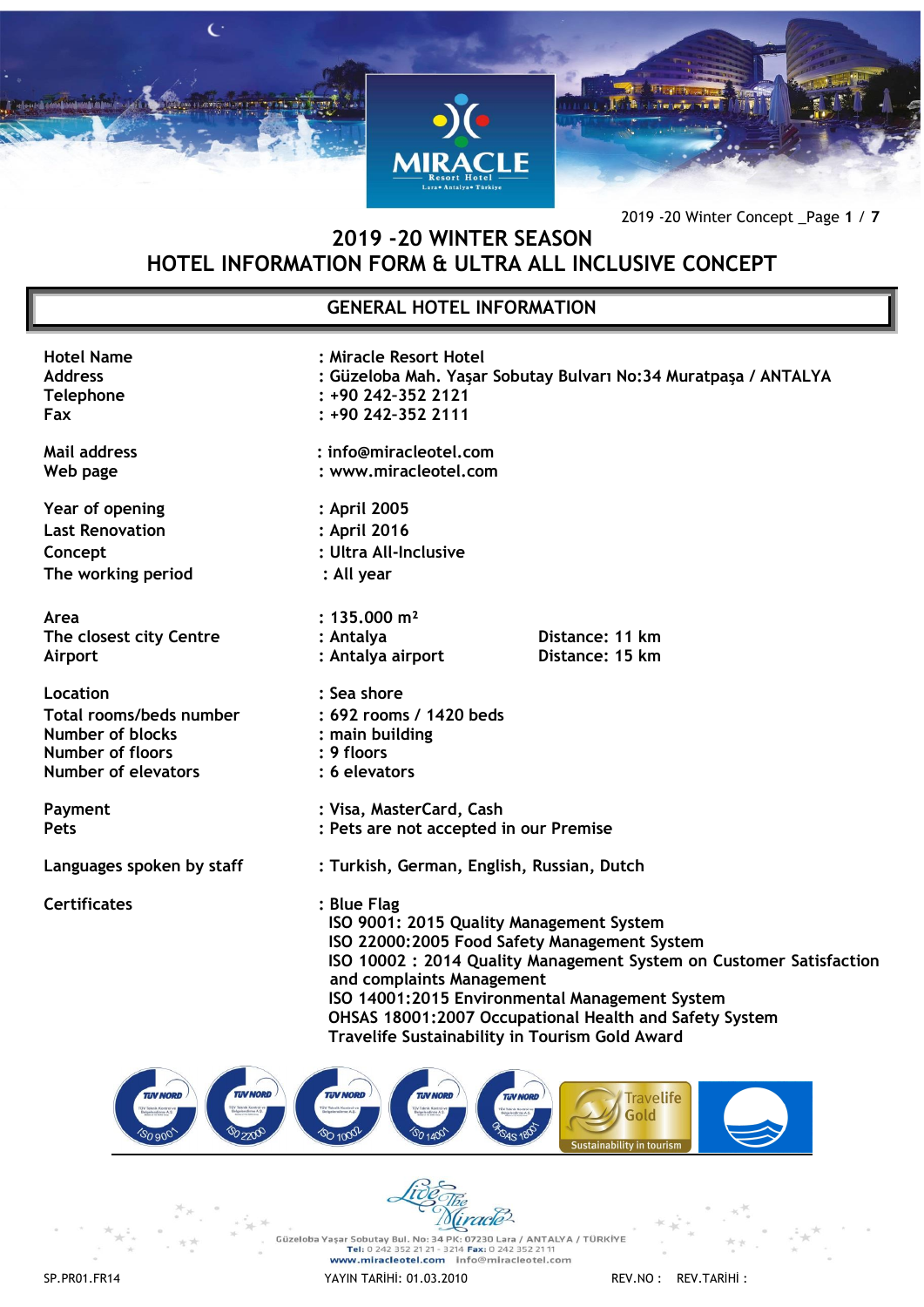

# **ROOMS**

### **Standard rooms:**

There are **425** standard rooms in our establishment. The room measurements are between 28-34 m² and 70% of our standard rooms has a sea view. Standard rooms consist of 1 room with twin beds and / or a French bed. Except of Handicap Rooms, all our rooms are equipped with a shower. The rooms are suitable for 2+2 or 3+1 accommodation.

### **Disabled rooms:**

The total amount of disabled rooms are **11**. The rooms in this category have been specially designed and have a Shower and ground decoration is laminate. These rooms are located on the ground floor of the hotel. Bed options are French or Twin sizes.

### **Connection rooms (Family rooms):**

The total amount of connection rooms is **121**. The connection room has the same features as a standard room. In this room category 2 standard rooms are connected by a private connecting door. Each room's capacity is 2+1.

### **Junior Suites:**

In the junior suite room category there are **14** rooms. Each room measures **75 m².** There is 1 bedroom, 1 living Room, a wide 100% sea view terrace, 2 bathrooms (WC bathtub and shower) are available. Maximum Accommodation capacity is 2+2 or 3+1.

### **General room features:**

Our rooms are equipped with a carpet, balcony, shower, WC, hairdryer, direct telephone, mini bar, LCD TV (satellite), safe box (electronic safe), centralized air conditioning. The working hours of the air conditioner are regulated by the hotel management, according to the weather conditions. (Electric voltage 220V) \*Handicapped room's ground decoration has been build by Laminate.

## **\* The smoking is prohibited in indoor places and in the rooms.**

| Safe box:                | Free of charge in the room and at the reception |
|--------------------------|-------------------------------------------------|
| Baby cote:               | Available                                       |
| Change of beds sheets:   | Once in 2 days                                  |
| <b>Change of towels:</b> | Daily                                           |
| The rooms cleaning:      | Daily                                           |
| Mini bar's refill:       | Daily                                           |
|                          |                                                 |

### **RULES OF THE PACKAGE**

- $\checkmark$  The check-in time to the rooms is at 14:00 o'clock.
- $\checkmark$  Check-out time from the rooms is at 12:00 o'clock.
- $\checkmark$  Local and imported alcohol and non-alcohol drinks specified by hotel management are served between 10:00-02:00 o'clock.
- $\checkmark$  Especially for outdoor outlets, the Management decides on all opening and closing dates and working hours which are planned for according to the weather conditions and seasonal necessities.
- $\checkmark$  Alcohol drinks will not be served to the guests under 18 years old.
- $\checkmark$  Operation and service hours can be changed during the season.
- $\checkmark$  The Hotel Management when required, has the right to make changes in the beverage concept, free and extra charged activities & facilities.

Güzeloba Yasar Sobutay Bul, No: 34 PK: 07230 Lara / ANTALYA / TÜRKİYE Tel: 0.242.352.21.21 - 3214 Fax: 0.242.352.2 www.miracleotel.com info@miracleotel.com

SP.PR01.FR14 YAYIN TARİHİ: 01.03.2010 REV.NO : REV.TARİHİ :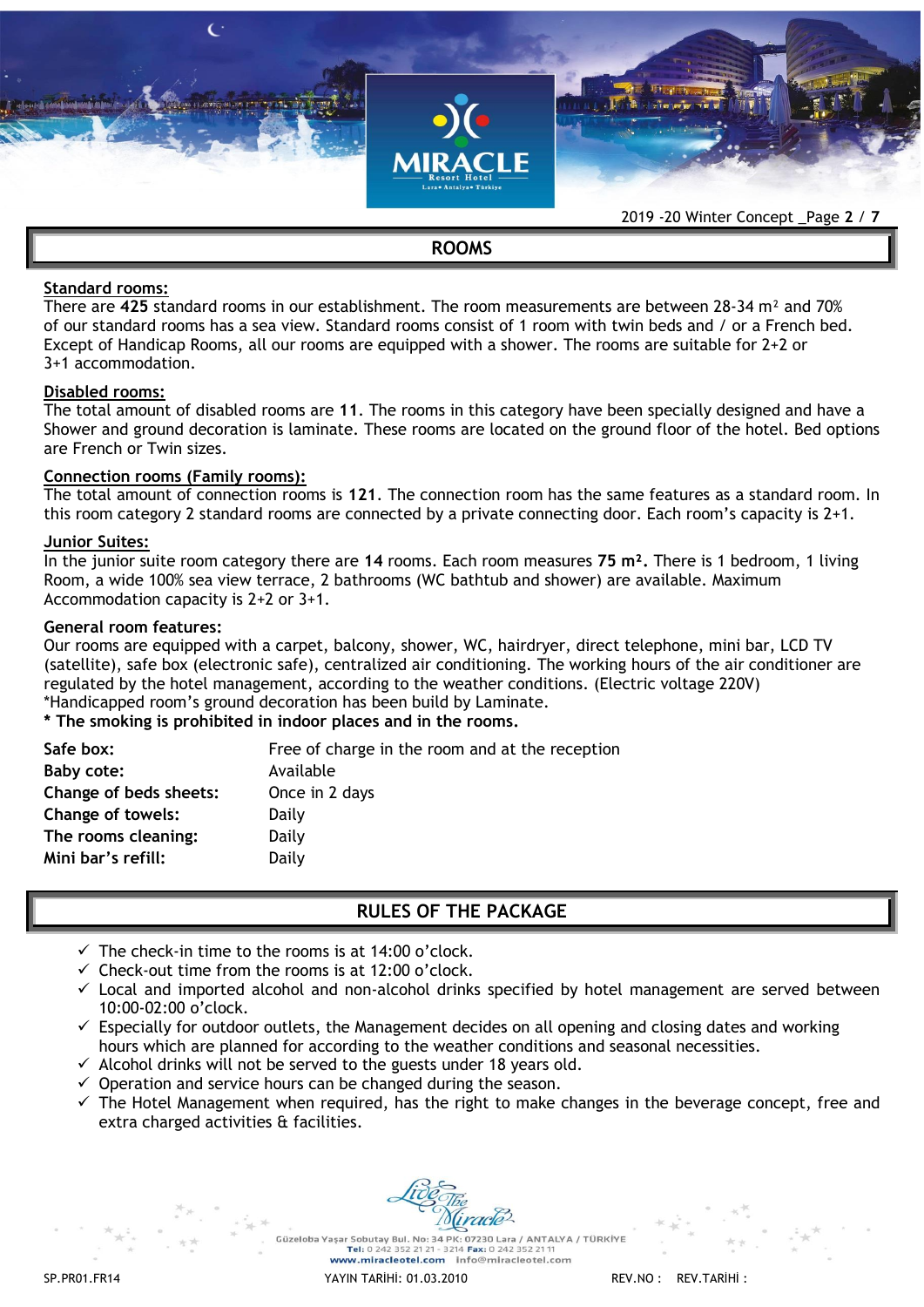

2019 -20 Winter Concept \_Page **3** / **7**

# **FOOD AND BEVERAGE SERVICE**

|              | $\checkmark$ Breakfast (open buffet)  | <b>TURKUAZ(Main Restaurant)</b>                    | 07.00-10.00 |
|--------------|---------------------------------------|----------------------------------------------------|-------------|
| $\checkmark$ | Late Breakfast (open buffet)          | <b>TURKUAZ(Main Restaurant)</b>                    | 10.00-11.00 |
| $\checkmark$ | Lunch (open buffet)                   | <b>TURKUAZ(Main Restaurant)</b>                    | 12.00-14.00 |
|              | $\checkmark$ Fast Food                | <b>TURKUAZ(Main Restaurant)</b>                    | 15.00-16.30 |
| $\checkmark$ | Dinner (open buffet)                  | <b>TURKUAZ(Main Restaurant)</b>                    | 18.30-21.00 |
|              | $\checkmark$ Late snack (mini buffet) | <b>TURKUAZ(Main Restaurant)</b>                    | 23.30-00.30 |
| $\checkmark$ | <b>Cookies</b>                        | <b>LOBBY Patisserie</b>                            | 16.30-17.30 |
| $\checkmark$ | Room Service                          | Extra Charge                                       | 24 Hours    |
|              | <b>BEVERAGE SERVICES</b>              |                                                    |             |
|              | Lobby Bar<br>$\checkmark$             | Specified local & import drinks within the concept | 10.00-02.00 |
|              | <b>Disco</b><br>$\checkmark$          | Specified local & import drinks within the concept | 23.30-02.00 |
|              | Vitamin bar                           | <b>Concentrated Fruit Juices</b>                   | 10.00-19.00 |
|              | Bridge bar                            | All Beverages (extra charge)                       | 18.30-23.30 |
|              |                                       |                                                    |             |

# *Minibar contents:*

*FOOD SERVICE* 

- Soft Drinks and Beer
- $\checkmark$  During your stay, your mini bar will be filled up once daily. (Between 09.00-17.00 hr.)

### *Details:*

- $\overline{\smash[b]{\mathsf{F}}}$  Theme buffets on certain days during the week.
- $\checkmark$  Diet Buffet.
- $\checkmark$  Ice cream service during lunch and dinner.
- $\checkmark$  Hot Bagel and Pastry Varieties during breakfast.
- $\checkmark$  Turkish Pizza (Pide) / Gözleme during lunch and dinner.
- $\checkmark$  Freshly squeezed fruit juices are extra charged.

# **A'la Carte Restaurant Services**

- **MIRACOLO Restaurant**  A'la Carte menu (**Italian cuisine**) 19.00–21.30  $\checkmark$  specified local and import drinks within the concept **MEXICAN Restaurant**  A'la Carte menu (**Mexican cuisine**) 19.00–21.30
- $\checkmark$  specified local and import drinks within the concept

Güzeloba Yasar Sobutay Bul, No: 34 PK; 07230 Lara / ANTALYA / TÜRKİYE 1988-1988-2021 2022 352 2121-2242 352 2124<br>WWW.miracleotel.com info@miracleotel.com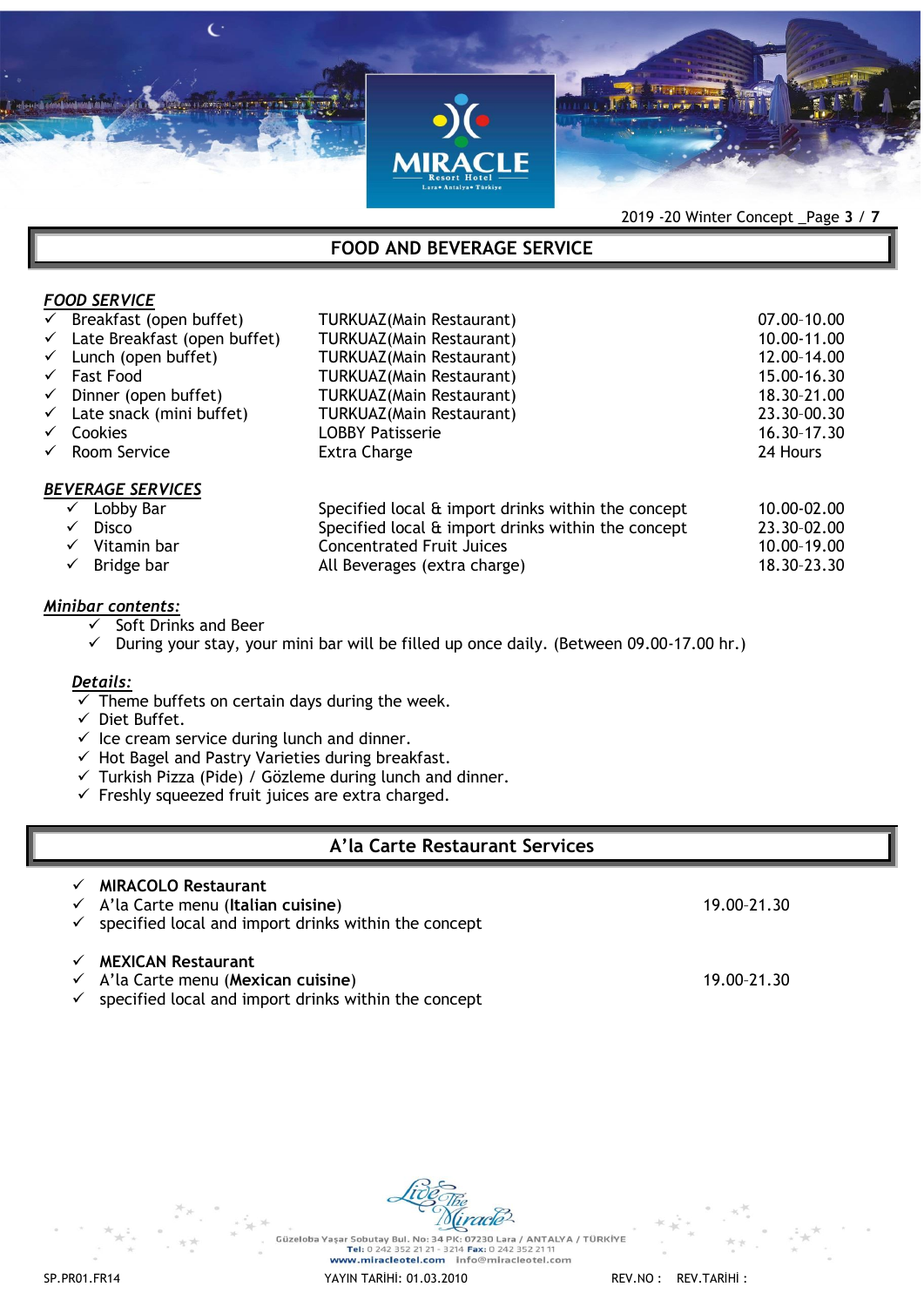



# *Details:*

2019 -20 Winter Concept \_Page **4** / **7**

 For benefit from A'la Carte restaurants, guests should make the reservation. The fee is **10 Euro** per person.

 $\checkmark$  Our A'la Carte Restaurants' service hours are between 19:00 - 21:30. The last entry time to the Restaurants is 20:30. Service lasts until the last guest will complete his meal.

 $\checkmark$  The restaurants' reservation time begins at 09:30 and continues during the day until all is booked out. The last reservation for day is at 16:00. Guests should make their reservations at the Guest Relations desk and take their A'la carte ticket with them.

- $\checkmark$  Children under 6 years old are not accepted in the A'la carte restaurants.
- $\checkmark$  Restaurants are open for all days.
- $\checkmark$  Except for the products, that has been forbidden for exportation or whose permission has been banned by the government.
- $\checkmark$  The Hotel Management keeps the right to change brand and product when required.
- $\checkmark$  All premium labeled beverages are extra charged.

| <b>MINI CLUB</b>                                                                                                                                                                                                                                                                                                                                                                                                                                                                                              |
|---------------------------------------------------------------------------------------------------------------------------------------------------------------------------------------------------------------------------------------------------------------------------------------------------------------------------------------------------------------------------------------------------------------------------------------------------------------------------------------------------------------|
| $10.00 - 12.30$<br>14,30 - 17,30<br>Working hours :<br>Mini Club ( $04 - 08$ age)<br>$\checkmark$<br>$\circ$ Face Painting<br>○ Cartoon Film (Mini Cinema)<br>o Handwork - Hobby work<br>$\circ$ Painting Activity<br>$\circ$ Table games<br>Maxi Club (09 - 11 age)<br>$\circ$ Maxi Bowling Game<br>Maxi Dart Game<br>Puzzle Game<br>$\circ$<br>$\circ$ Maxi Cinema<br>Every Evening Mini Disco Activity<br>Baby Chair in main restaurant<br>Baby Sitter Service (with Reservation / Extra Charge)           |
| <b>EXTRA SERVICE</b>                                                                                                                                                                                                                                                                                                                                                                                                                                                                                          |
| All Premium labeled beverages<br>Bridge bar (all beverages)                                                                                                                                                                                                                                                                                                                                                                                                                                                   |
| 24 hr. Room service<br>Telephone<br>Laundry<br>Professional football pitches<br>Freshly squeezed fruit juices<br>Shops & Stores<br>v.<br>Water sports (closed in winter season)<br>The tennis courts' lighting, equipment and lessons<br>$\checkmark$<br>Game room (Billiards, gameland, Atari, electronic activities)<br>$\checkmark$<br>Doctor service<br>✓<br>A'la Carte restaurants (Reservation fee is 10 Euro per person)<br>$\checkmark$<br>Baby Sitter Service (with Reservation / Extra Charge)<br>✓ |

Güzeloba Yaşar Sobutay Bul. No: 34 PK: 07230 Lara / ANTALYA / TÜRKİYE Tel: 0 242 352 21 21 - 3214 Fax: 0 242 352 2 www.miracleotel.com info@miracleotel.com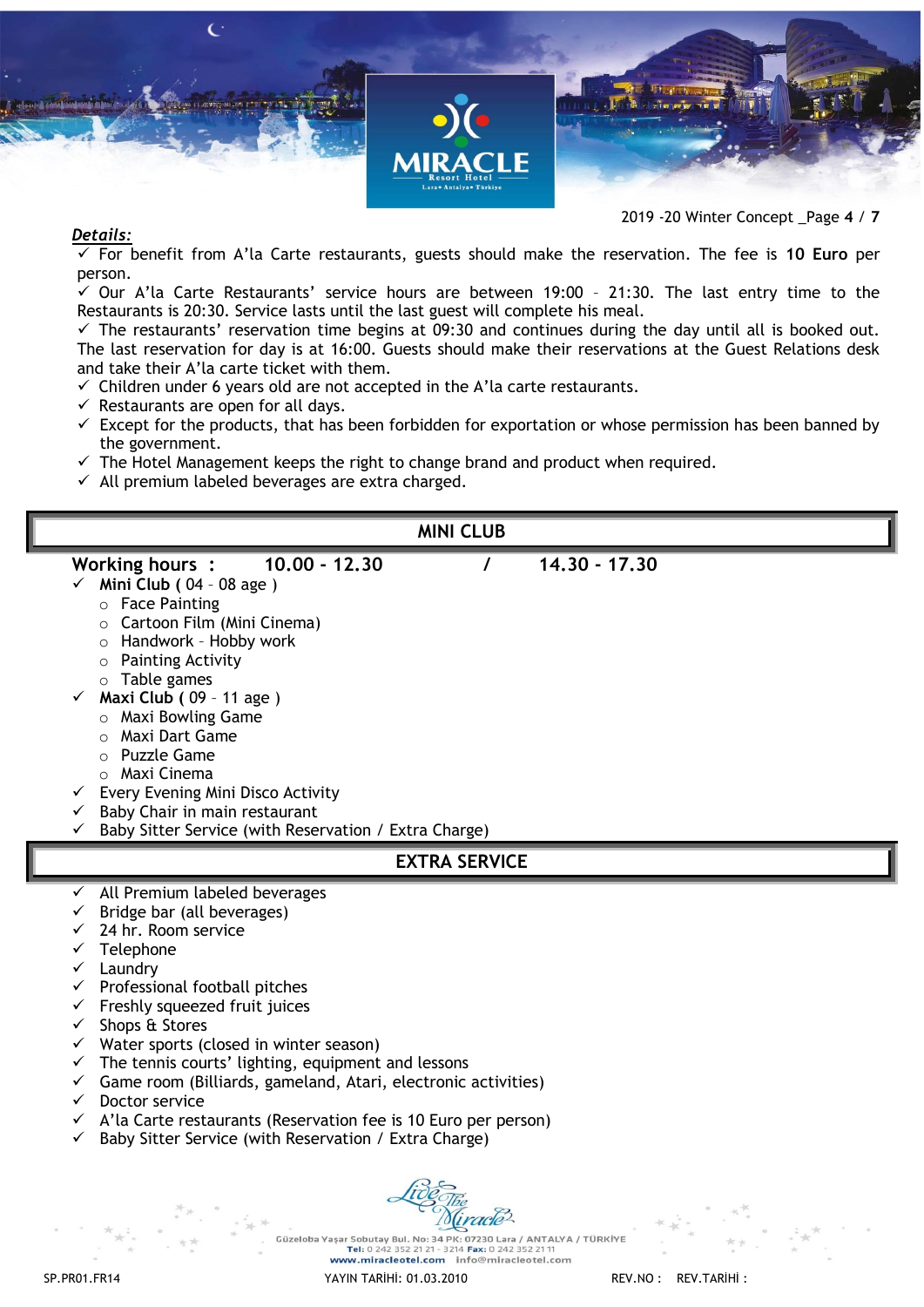

**SPA & WELLNESS** 

### **Extra Spa treatments are**:

- Peeling and foam
- Massages:

Classic Massage Sports Massage Thai Massage Bali Massage Ayurveda Massage Reflexology Shiatsu Massage Lymph Drainage Medical Massage Hot Stone Massage Aroma Therapy India Head Massage Anti stress Massage Sultan Massage Slim Scalp & Stretch-Mark Treatments

 $\checkmark$  Facial & Body Care

### **Free services in SPA center**:

- $\checkmark$  Turkish Bath (Hamam)
- Sauna
- $\sqrt{\phantom{a}}$  Steam bath

# **ACTIVITIES AND SPORTS OPPORTUNUTIES**

- Day-time activities
- Television Saloon
- $\checkmark$  Darts, table tennis
- $\checkmark$  Aerobic, gymnastics, step
- $\checkmark$  Fitness center
- $\checkmark$  Indoor swimming pool (heated, separate section for children), Sunbed and mattress
- $\checkmark$  Animation and evening shows
- $\checkmark$  Backgammon, chess, Card games
- $\checkmark$  Disco
- $\checkmark$  Mini golf

\*During the winter season, there is a sunbed service on the beach if the weather is suitable. \*\*On the beach; The sunbeds and umbrellas cannot be provided in the winter season due to adverse weather conditions.

\*\*\*Pier is completely closed.

# **INTERNET ACCESS**

All locations in Hotel has free Wireless internet access.



SP.PR01.FR14 YAYIN TARİHİ: 01.03.2010 REV.NO : REV.TARİHİ :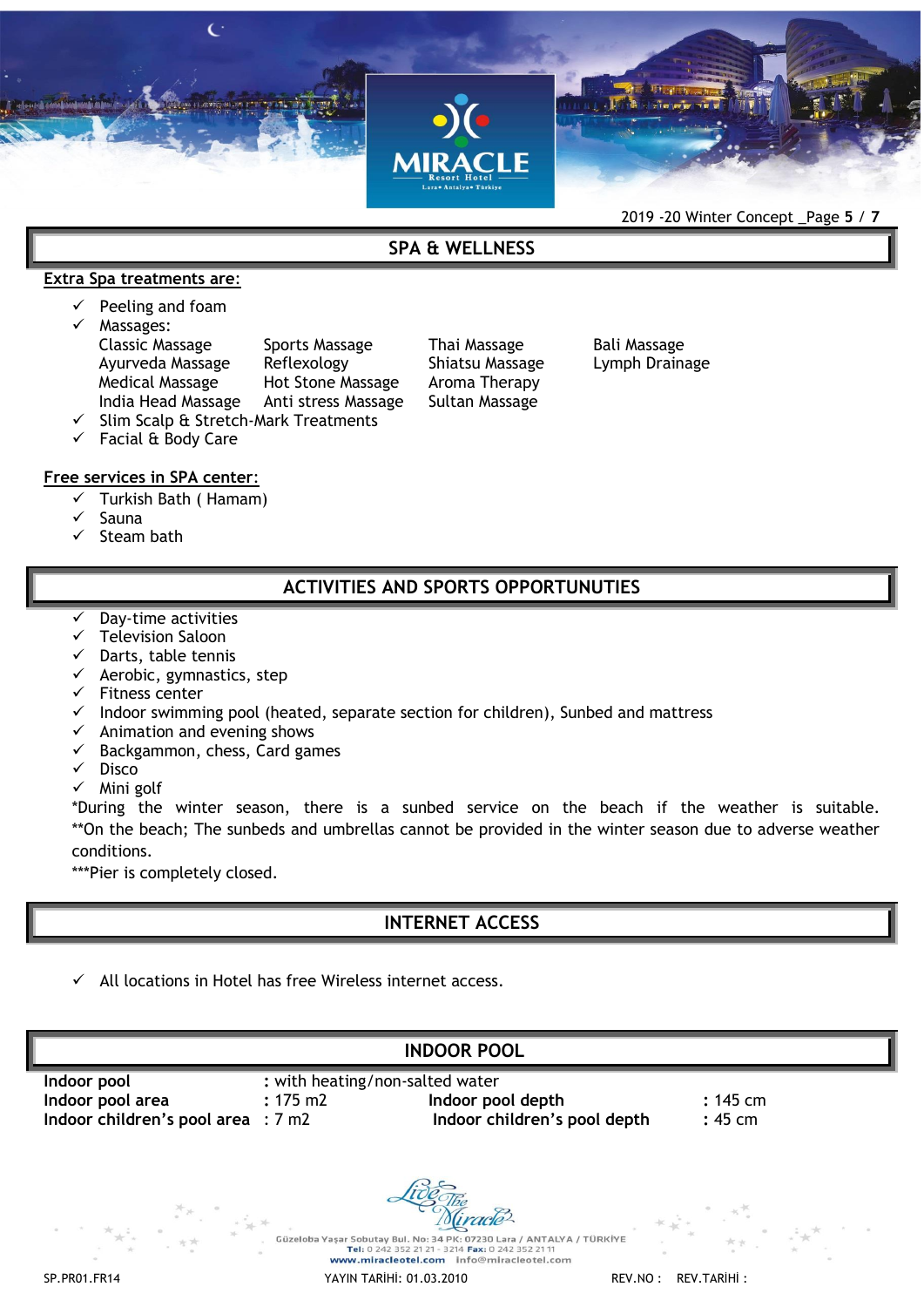

2019 -20 Winter Concept \_Page **6** / **7**

# **MEETING ROOMS**

| <b>Hall Name</b>     | Floor | <b>Theatre</b> | <b>Class</b>             | "U"<br><b>Table</b>      | Cocktail       | Round<br>Table | Feast          | Space<br>(m2) | Height(m) | Length<br>(m) | Width<br>(m) | <b>Daylight</b> |
|----------------------|-------|----------------|--------------------------|--------------------------|----------------|----------------|----------------|---------------|-----------|---------------|--------------|-----------------|
| <b>Olympos Hall</b>  | $-1$  | 1100           | 800                      | ٠                        | 1200           | 650            | 1000           | 1200          | 4.8       | 55            | 22           |                 |
| Olympos1             | $-1$  | 350            | 250                      | -                        | 500            | 200            | 400            | 550           | 4.8       | 21.2          | 26           |                 |
| Olympos 2            | $-1$  | 300            | 200                      | ٠                        | 300            | 160            | 200            | 375           | 4.8       | 16.4          | 22           | $\blacksquare$  |
| Olympos 3            | $-1$  | 200            | 150                      | $\blacksquare$           | 250            | 140            | 180            | 300           | 4.8       | 16.2          | 19           |                 |
| <b>Foyer Olympos</b> | $-1$  |                | $\overline{\phantom{0}}$ | $\overline{\phantom{0}}$ | 700            | $\blacksquare$ | $\blacksquare$ | 450           | 4.6       | 25            | 18           | $\blacksquare$  |
| <b>Phaselis 1</b>    | Lobby | 80             | 60                       | 40                       | 100            | 40             | $\blacksquare$ | 115           | 2.6       | 15            | 7.5          | $\checkmark$    |
| <b>Phaselis 2</b>    | Lobby | 40             | 24                       | 15                       | $\blacksquare$ | 20             | $\blacksquare$ | 60            | 2.6       | 8.2           | 7.5          | $\checkmark$    |
| <b>Phaselis 3</b>    | Lobby | 80             | 60                       | 40                       | 100            | 40             | $\blacksquare$ | 105           | 2.6       | 14.7          | 7.3          | $\checkmark$    |
| <b>Phaselis-4</b>    | Lobby | 40             | 24                       | 15                       | $\blacksquare$ | 20             | $\blacksquare$ | 63            | 2.6       | 9             | 7            | $\checkmark$    |
| <b>Phaselis-5</b>    | Lobby | 100            | 70                       | 42                       | 110            | 40             | $\blacksquare$ | 115           | 4.1       | 15.4          | 7.3          | $\checkmark$    |
| <b>TV Hall</b>       | Lobby | 80             | 60                       | 40                       | 100            | 40             | $\blacksquare$ | 160           | 2.6       | 16            | 10.4         | $\checkmark$    |

| Olympos 1                      | Olympos 2                      | Olympos 3                    | <b>Phaselis-5</b>                   |  |
|--------------------------------|--------------------------------|------------------------------|-------------------------------------|--|
| 1 fixed 5*4 m.                 | 1 fixed 4*3 m.                 | 1 fixed 4*3 m.               | Screen size 4*2,5 m                 |  |
| White Motorized Screen         | White Motorized Screen         | White Motorized Screen       |                                     |  |
| 1 fixed Barco Projection 5200  | fixed Barco Projection 2500    | 1 fixed Barco Projection     | 1 fixed Barco Projection 4500 lumen |  |
| lumen                          | lumen                          | 2500 lumen                   |                                     |  |
| Fixed ceiling speakers + sound | Fixed ceiling speakers + sound | Fixed ceiling speakers +     | 1 Fixed ceiling speakers            |  |
| $mixer + 2 box speakers$       | $mixer + 2$ box speakers       | sound mixer + 2 box speakers |                                     |  |

| <b>Mobile Systems</b>                   | Equipment                             | Portable podium                               |  |  |
|-----------------------------------------|---------------------------------------|-----------------------------------------------|--|--|
| 2 Portable 180*180cm Stand White Screen | 3 wireless lapel microphones          | Size: $1m * 1m$                               |  |  |
|                                         | 3 wireless phantom podium microphones | Pieces: 70                                    |  |  |
| Portable Barco Projection 2000 lumen    | 3 wireless hand microphones           | Portable Dance floor                          |  |  |
| Portable Barco Projection 1300 lumen    | 3 table microphones                   | $Size: 80cm * 80cm$                           |  |  |
| Portable sound mixer + 2 box speakers   | 5 hand microphones (cable connection) | Pieces: 60                                    |  |  |
|                                         | 1 head-set microphone                 | Wireless internet access in the meeting rooms |  |  |



-<br>Güzeloba Yaşar Sobutay Bul. No: 34 PK: 07230 Lara / ANTALYA / TÜRKİYE<br>Tel: 0 242 352 21 21 - 3214 Fax: 0 242 352 21 11<br>WWW.miracleotel.com info@miracleotel.com

SP.PR01.FR14 YAYIN TARİHİ: 01.03.2010 REV.NO : REV.TARİHİ :